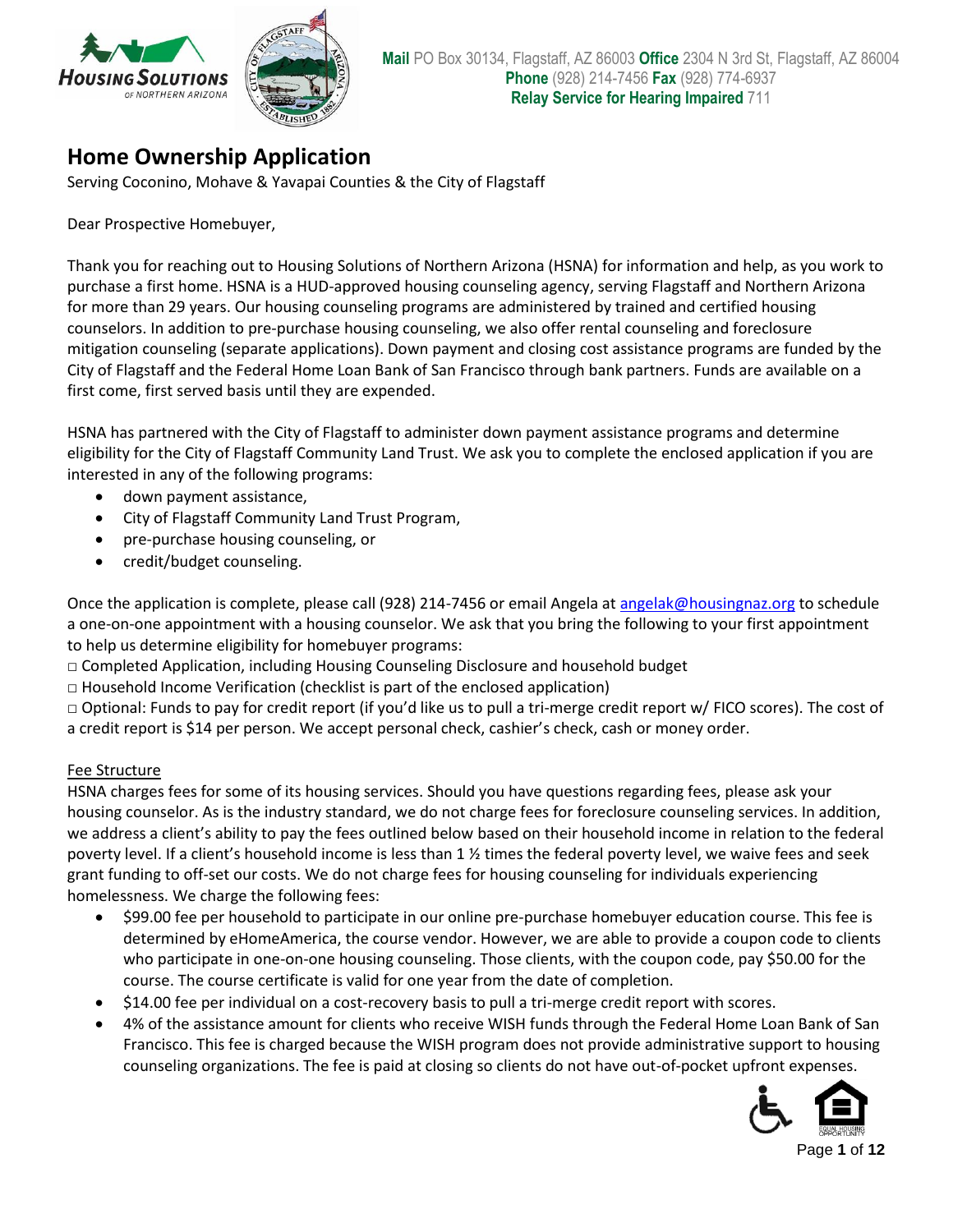### City of Flagstaff Community Land Trust Program (CLT)

This application also serves for the City's CLT program. It is an eligibility application, and does not guarantee purchase of a CLT home. Should you be determined eligible, you will be provided with the option to purchase. There is not a durational residency requirement. Only ONE application per household. The application must be delivered via mail or in person to Housing Solutions of N. Arizona.

The homes available through the City's CLT program are restricted to limit the amount of appreciation available to the owner and all future owners upon transfer, mortgage, refinance or other transactions dealing with the property. This is intended to maintain permanent affordability as a long-term benefit to the community. Homes will be sold to households earning less than 80-125% (depending on the unit purchased) of the Area Median Income (AMI), adjusted for household size. Tenure is secured with a 99-year ground lease, which will result in at least a \$30 per month lease payment from the homeowner.

For the City's CLT program, households will go through two rounds of screening. The first round will determine if your household meets basic eligibility criteria to purchase the unit. For that screening, HSNA will assess the following: (1) household size, (2) household income, (3) household income as a percentage of area median income, (4) the permanent legal citizenship status of all household residents. The second round of screening will evaluate your ability to purchase the unit, through a combination of buyer contribution, mortgage and available financial assistance. For this determination, the mortgage must meet CLT guidelines for affordability and the borrower's housing ratio cannot exceed 35% of gross monthly income.

HSNA strives to accommodate all clients and their needs. To contact our office through a relay service for the hearing impaired, please dial 711. If you need special accommodations, please let us know. HSNA does not discriminate on the basis of age, race, color, religion, sex, gender identity (including gender expression), sexual orientation, national origin, disability, marital status, political beliefs or familial status in employment or program services.

For your convenience, please use this checklist to ensure your application package is complete. This will expedite our ability to determine your eligibility for financial assistance programs and the City's CLT program: Application Documents to Complete:

- Completed and Signed Application
- \_\_\_ Completed and Signed Housing Counseling Disclosure Form/Authorization for Release of Confidential Info
- \_\_\_ Completed and Signed Household Budget Form
- \_\_\_ Completed and Signed Credit Report Authorization and Privacy Disclosure Form (if you want us to pull credit)
- Completed and Signed Community Land Trust Program Declaration of Income Form (CLT applicants only)
- Completed and Signed Community Land Trust Program Application Rider Summary (CLT applicants only)

Supporting Documents to Provide (HSNA can make copies – we don't keep originals!):

- Social Security Cards for all members of the household (adults & Children)
- Photo ID for all adults in the household
- Tax returns with supporting documents (W-2s & 1099s) for past two years
- Pay stubs for the past two months for all wage earners 18 yrs and older
- Three months' of bank statements for all accounts (including retirement accounts)
- Documentation for all sources of income, including child support, alimony, social security

Thank you for your interest in working with us. We look forward to helping you navigate your process to purchase a home.

Sincerely, The Housing Solutions Team

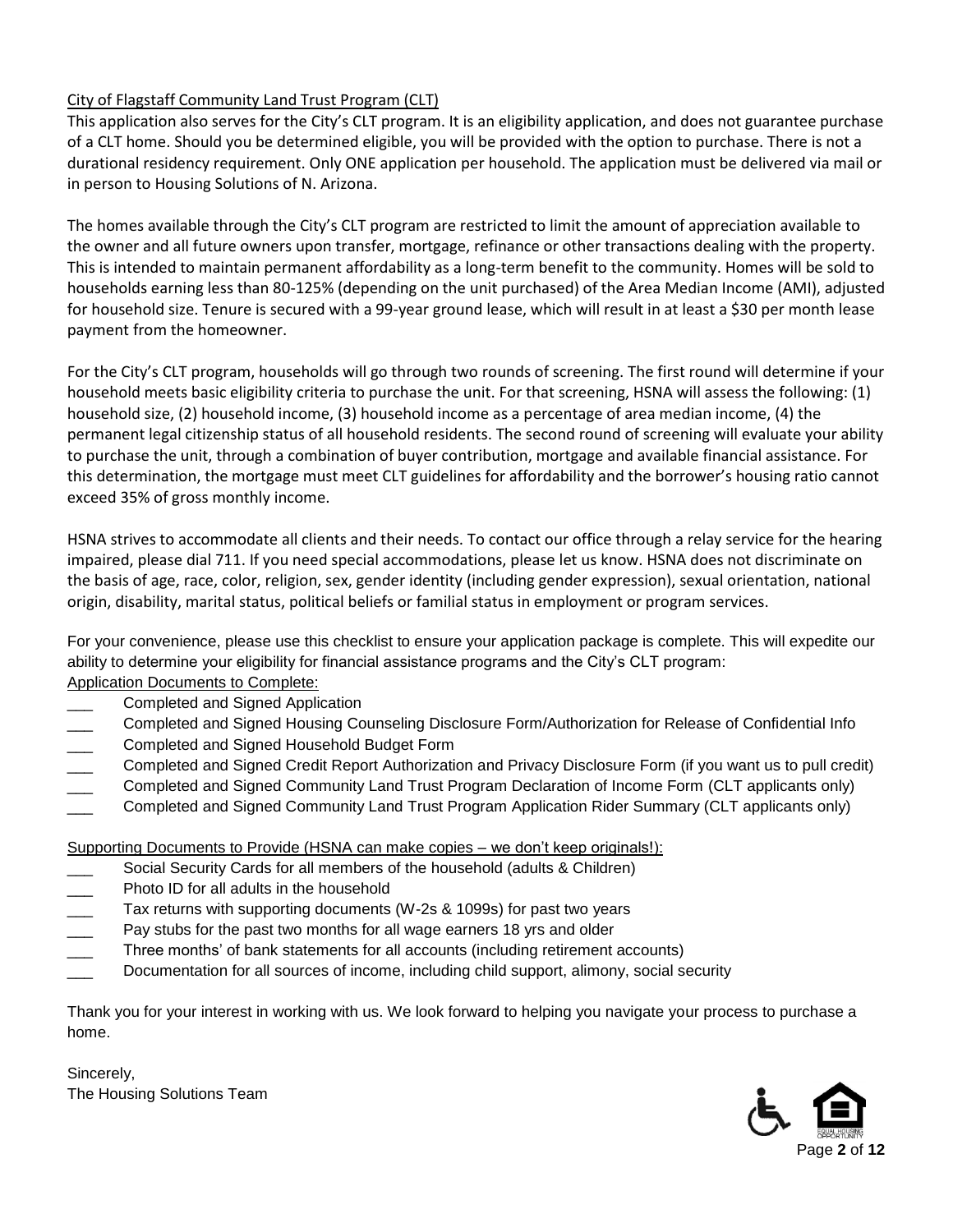# **Home Ownership Application**

#### **I am interested in the following pre-purchase programs. Please Check All That Apply:**

□ Down Payment Assistance

□ City of Flagstaff Community Land Trust Program (City of Flagstaff only)

□ Pre-purchase Housing Counseling

□ Credit & Budget Counseling

#### **How did you hear about our programs:**

| □ Lender           | ___<br>$\Box$ Realtor | $\Box$ Friend | □ Other: |  |
|--------------------|-----------------------|---------------|----------|--|
| $\sim$ $\sim$<br>. | - -                   |               |          |  |

### **Household Information**

| <b>Applicant Name:</b>                |        |                | Co-Applicant Name:                    |                |
|---------------------------------------|--------|----------------|---------------------------------------|----------------|
| Date of Birth:                        |        |                | Date of Birth:                        |                |
| Phone:                                |        | Cell/Home/Work | Phone:                                | Cell/Home/Work |
| Email:                                |        |                | Email:                                |                |
| <b>Preferred Contact Method:</b>      |        |                | <b>Preferred Contact Method:</b>      |                |
| Address:                              |        |                | Address:                              |                |
| City:                                 | State: | Zip:           | State:<br>City:                       | Zip:           |
| Limited English Proficient? Y / N     |        |                | Limited English Proficient? Y / N     |                |
| How long have you lived in Flagstaff? |        |                | How long have you lived in Flagstaff? |                |

Other household members residing in home or dependents that applicant/co-applicant has legal custody of:

| Name: | Relationship: | DOB: |
|-------|---------------|------|
| Name: | Relationship: | DOB: |
| Name: | Relationship: | DOB: |
| Name: | Relationship: | DOB: |

| What do you currently pay in rent? $\frac{1}{5}$ |  |
|--------------------------------------------------|--|
| Have you owned a home in the last 3 years? Y / N |  |
| If so, when and where?                           |  |

**IF SO, When and SO are sold:** <u>Conservation</u>

#### **Demographic Information**

| Applicant:                                  | Co-Applicant:                               |
|---------------------------------------------|---------------------------------------------|
| <b>Education:</b> (check all that apply)    | <b>Education:</b> (check all that apply)    |
| □ No High School Diploma                    | □ No High School Diploma                    |
| $\Box$ High School Diploma/Equivalent (GED) | $\Box$ High School Diploma/Equivalent (GED) |
| □ 2-year College/Associate's Degree         | □ 2-year College/Associate's Degree         |
| $\Box$ Bachelor's Degree                    | □ Bachelor's Degree                         |
| □ Master's Degree                           | □ Master's Degree                           |
| □ Above Master's/Doctoral Degree            | □ Above Master's/Doctoral Degree            |
| □ Vocational Certification/Other Certs      | □ Vocational Certification/Other Certs      |
| □ Prefer not to Respond                     | □ Prefer not to Respond                     |
| Citizenship Status: (check one)             | Citizenship Status: (check one)             |
| $\Box$ Non-Resident Alien                   | $\Box$ Non-Resident Alien                   |
| □ Permanent Resident Alien                  | □ Permanent Resident Alien                  |
| $\Box$ US Citizen                           | $\Box$ US Citizen                           |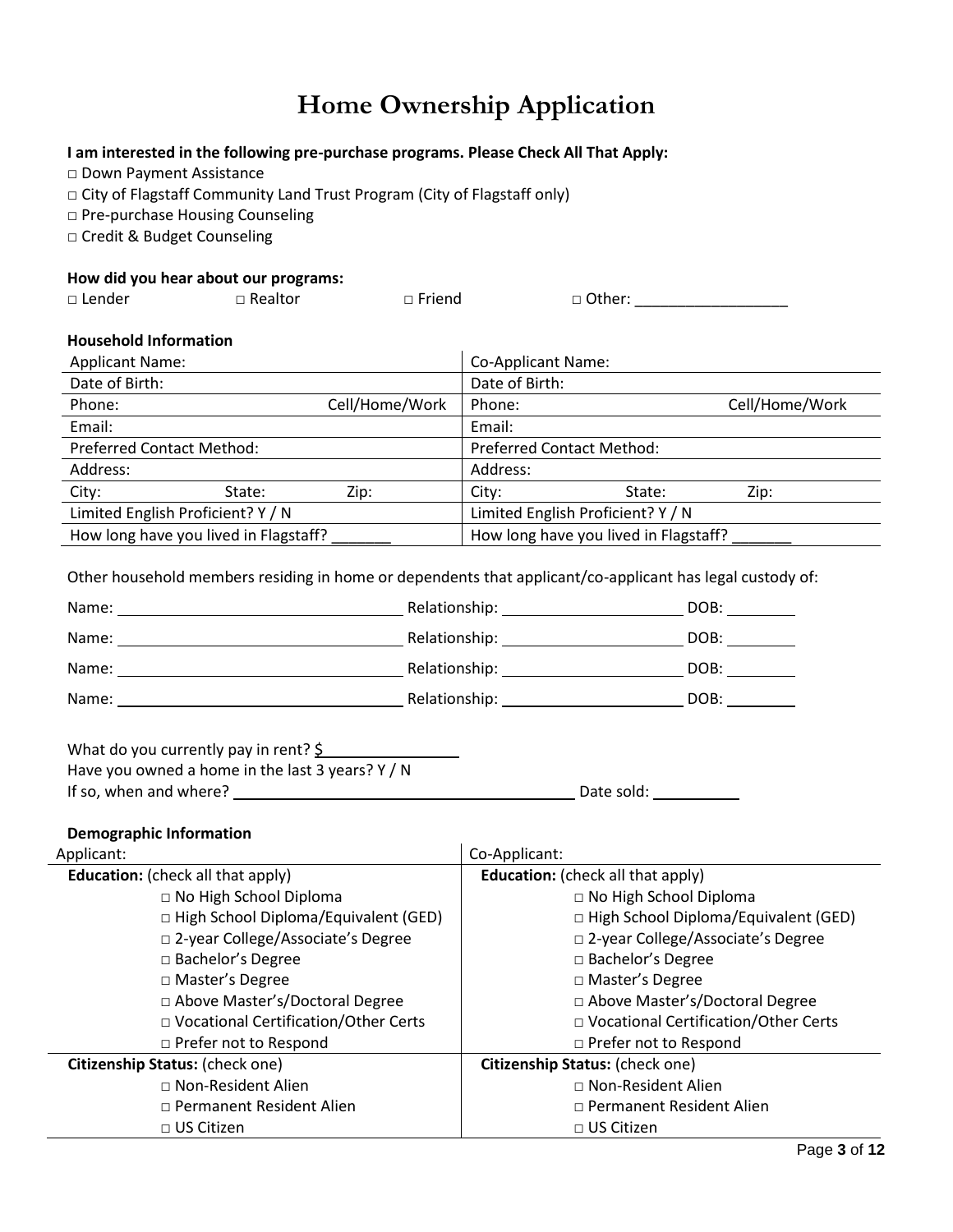| Race: (check all that apply)                  | Race: (check all that apply)                |  |
|-----------------------------------------------|---------------------------------------------|--|
| □ American Indian or Alaskan Native           | □ American Indian or Alaskan Native         |  |
| $\Box$ Asian                                  | $\sqcap$ Asian                              |  |
| □ Black or African American                   | □ Black or African American                 |  |
| $\Box$ Native Hawaiian/other pacific islander | □ Native Hawaiian/other pacific islander    |  |
| $\Box$ White                                  | □ White                                     |  |
| □ Prefer not to Respond                       | □ Prefer not to Respond                     |  |
| Ethnicity: (check one)                        | Ethnicity: (check one)                      |  |
| □ Hispanic or Latino                          | □ Hispanic or Latino                        |  |
| □ Not Hispanic or Latino                      | □ Not Hispanic or Latino                    |  |
| □ Prefer not to Respond                       | □ Prefer not to Respond                     |  |
| Marital Status: (check one)                   | Marital Status: (check one)                 |  |
| □ Unmarried/Single                            | □ Unmarried/Single                          |  |
| $\square$ Married                             | $\square$ Married                           |  |
| □ Divorced                                    | □ Divorced                                  |  |
| □ Separated                                   | □ Separated                                 |  |
| □ Widowed                                     | □ Widowed                                   |  |
| □ Prefer not to Respond                       | □ Prefer not to Respond                     |  |
| Demographic Info: (check each that applies)   | Demographic Info: (check each that applies) |  |
| $\Box$ Female                                 | $\square$ Female                            |  |
| $\Box$ Male                                   | $\sqcap$ Male                               |  |
| $\Box$ Disabled                               | □ Disabled                                  |  |
| $\sqcap$ US Veteran                           | $\Box$ US Veteran                           |  |
| □ Prefer not to Respond                       | □ Prefer not to Respond                     |  |
| Household Type: (check only one)              | Household Type: (check only one)            |  |
| □ Female headed single parent household       | □ Female headed single parent household     |  |
| □ Male headed single parent household         | □ Male headed single parent household       |  |
| □ Single adult                                | $\square$ Single adult                      |  |
| □ Two or more unrelated adults                | □ Two or more unrelated adults              |  |
| □ Married with children                       | $\Box$ Married with children                |  |
| □ Married without children                    | □ Married without children                  |  |
| □ Other                                       | □ Other                                     |  |
| □ Prefer not to Respond                       | □ Prefer not to Respond                     |  |
| Immigrant Status: (check one)                 | Immigrant Status: (check one)               |  |
| □ Foreign Born                                | □ Foreign Born                              |  |
| □ US Born                                     | □ US Born                                   |  |
| □ Prefer not to Respond                       | □ Prefer not to Respond                     |  |

### **Household Debts**

Include money owed to any entity for past housing, student loans, back taxes, credit cards, car payments, medical bills, alimony/child support, etc. Attach separate sheet if needed.

| Company | Minimum Monthly Payment | <b>Balance Owed</b> |
|---------|-------------------------|---------------------|
|         |                         |                     |
|         |                         |                     |
|         |                         |                     |
|         |                         |                     |
|         |                         |                     |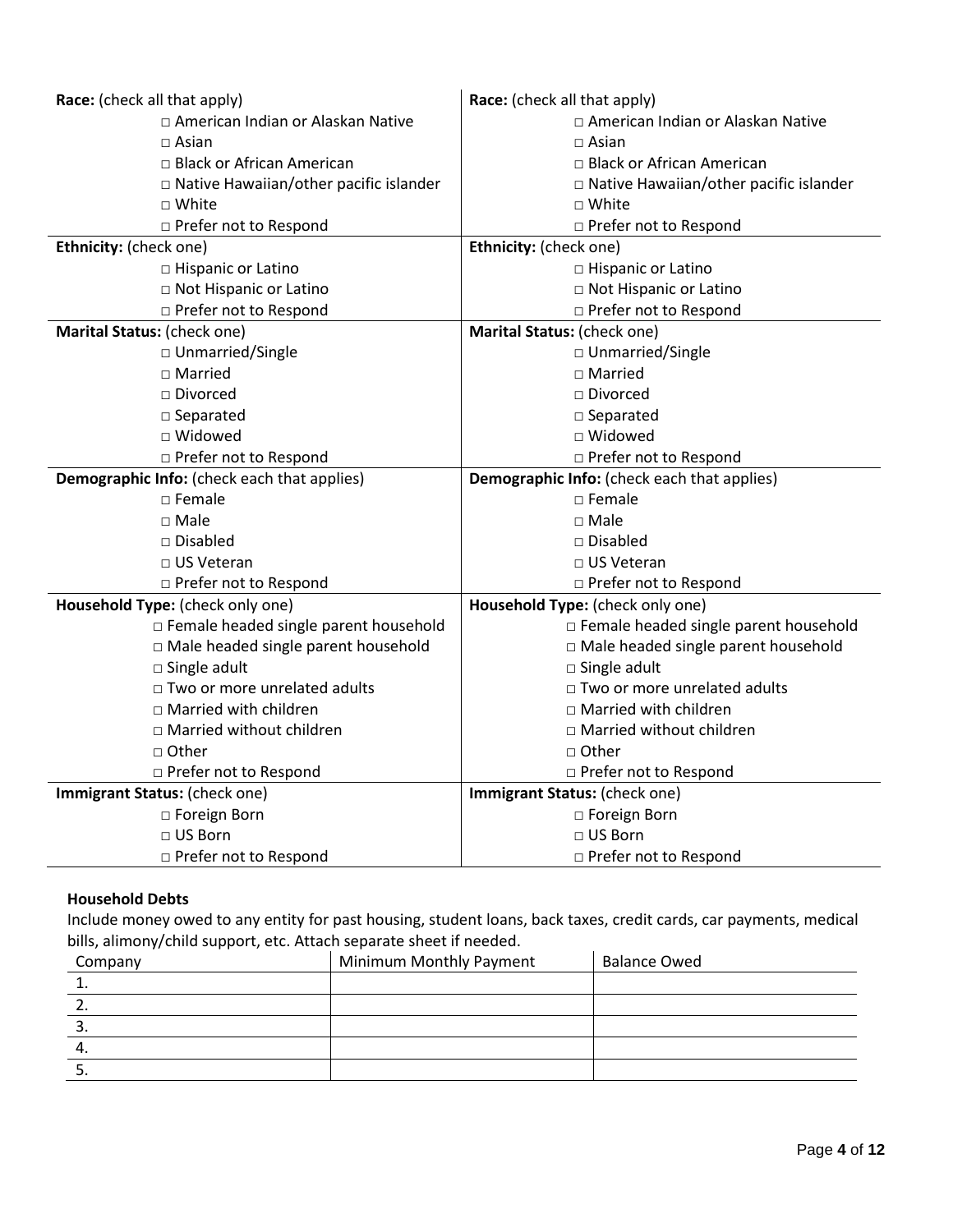#### **Household Assets**

List all household assets including real estate, land, stocks, bonds, retirement accounts, etc.

| <b>Asset Type</b>                                                                                                | <b>Applicant</b>  | <b>Co-Applicant</b> | <b>Other Adults in Household</b> |
|------------------------------------------------------------------------------------------------------------------|-------------------|---------------------|----------------------------------|
| Checking                                                                                                         |                   |                     |                                  |
| Savings                                                                                                          |                   |                     |                                  |
| <b>Other Cash</b>                                                                                                |                   |                     |                                  |
| IRA/401K                                                                                                         |                   |                     |                                  |
| Stocks/Bonds                                                                                                     |                   |                     |                                  |
| Property/Land                                                                                                    |                   |                     |                                  |
| <b>Retirement Pension</b>                                                                                        |                   |                     |                                  |
| <b>Trust Fund</b>                                                                                                |                   |                     |                                  |
| <b>Monetary Gifts</b>                                                                                            |                   |                     |                                  |
| <b>Other Assets</b>                                                                                              |                   |                     |                                  |
| Are you about to receive additional funds (e.g. tax return funds, property sales, inheritance? Circle one below: |                   |                     |                                  |
|                                                                                                                  | No/Yes Amount: \$ | No/Yes Amount: \$   | No/Yes Amount: \$                |

### **Household Income**

List all household income on a monthly basis.

| <b>Income Type</b>               | <b>Applicant</b> | <b>Co-Applicant</b> | <b>Other Adults in Household</b> |
|----------------------------------|------------------|---------------------|----------------------------------|
| Salary/Employment                |                  |                     |                                  |
| Alimony/Child Support            |                  |                     |                                  |
| Social Security                  |                  |                     |                                  |
| Disability Income                |                  |                     |                                  |
| Self-employment Income           |                  |                     |                                  |
| Pension Income                   |                  |                     |                                  |
| <b>Dependent Social Security</b> |                  |                     |                                  |
| Unemployment                     |                  |                     |                                  |
| Other:                           |                  |                     |                                  |
| <b>Total Monthly Income</b>      |                  |                     |                                  |

### **Employment Information**

| Applicant    |                                                                                                                                 |
|--------------|---------------------------------------------------------------------------------------------------------------------------------|
|              |                                                                                                                                 |
|              |                                                                                                                                 |
|              | Gross Monthly Income: 1980 1991 100 How are you paid? Weekly Bi-Weekly Twice a Month                                            |
|              |                                                                                                                                 |
|              |                                                                                                                                 |
|              |                                                                                                                                 |
| Co-Applicant |                                                                                                                                 |
|              |                                                                                                                                 |
|              |                                                                                                                                 |
|              |                                                                                                                                 |
|              |                                                                                                                                 |
|              |                                                                                                                                 |
|              | Gross Monthly Income: 1990 1990 Month 2009 2009 2009 Month 2009 2009 2009 2009 How are you paid? Weekly Bi-Weekly Twice a Month |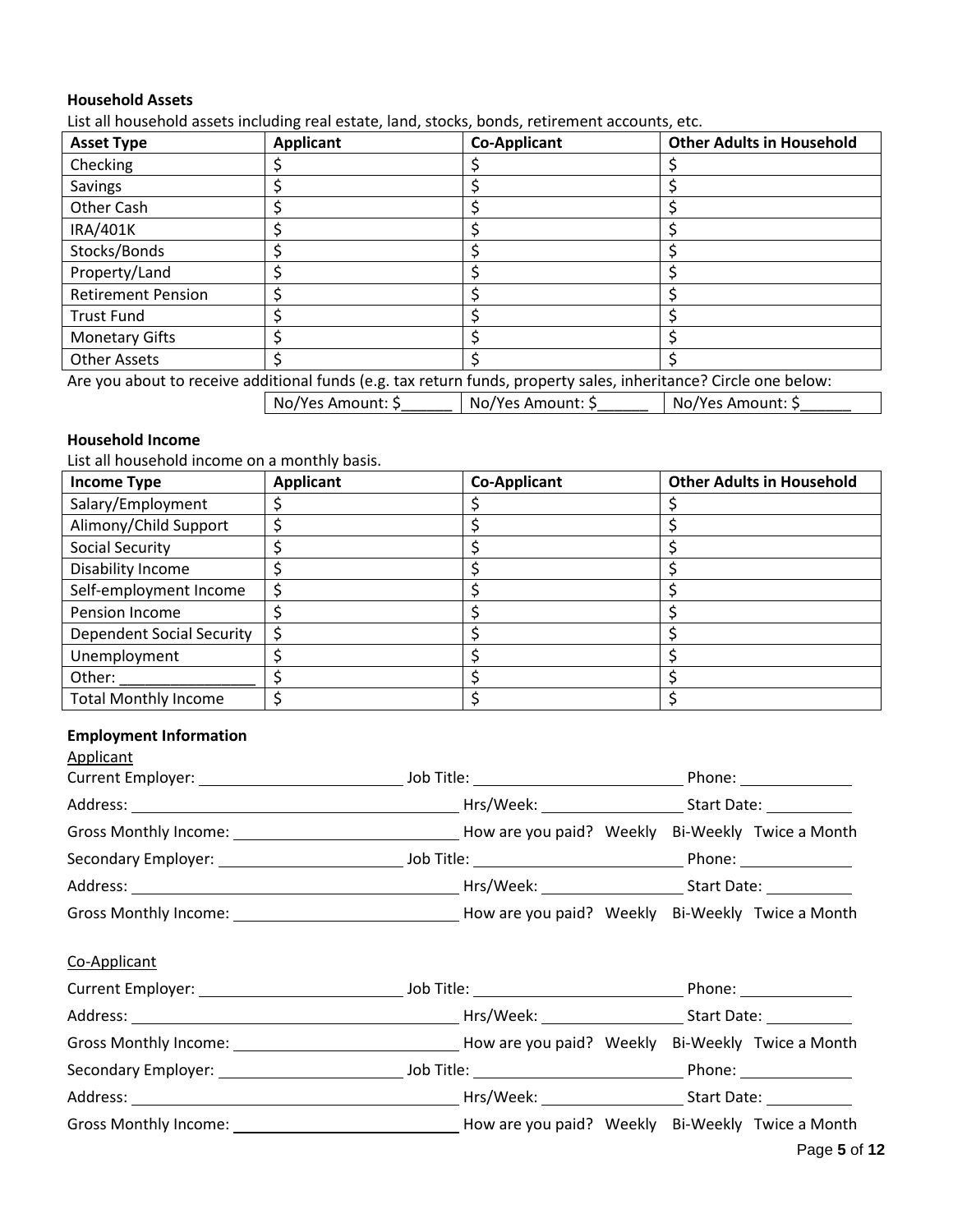#### **Financial Information**

Please answer yes to questions below if they apply to the applicant OR co-applicant. If you answer yes to any of the following questions, please attach a separate letter of explanation for each one. Answering yes does not disqualify you for financial assistance or the City's CLT program but will help your counselor understand your readiness to qualify for a mortgage.

|    | 1. Are there any outstanding judgments, liens or taxes against you?             | N |
|----|---------------------------------------------------------------------------------|---|
|    | 2. Are there any unpaid debts from any other residences you have owned?         | N |
|    | 3. Have you had property foreclosed upon in the last 3 years?                   | N |
|    | 4. Are you party to a lawsuit?                                                  | N |
|    | 5. Are you a co-signer/endorser of a loan or note?                              | N |
|    | 6. Do you currently have accounts in collection?                                | N |
| 7. | Do you currently have past due accounts (including rent, utilities, telephone)? | N |
| 8. | Do you have any outstanding medical bills?                                      | N |
|    | 9. Ae you obligated to pay alimony, child support, or separate maintenance?     | N |
|    | Monthly Amount: \$                                                              |   |
|    | 10. Have you ever declared bankruptcy?                                          | N |
|    | Date filed:<br>Date discharged:<br>$Type:$ $\_$                                 |   |

#### **Realtor & Mortgage Information**

If you have contacted or are working with a Realtor or mortgage lender, please provide that information below:

| Lender Name:    | Realtor Name:        |
|-----------------|----------------------|
| Lender Company: | Real Estate Company: |
| Phone:          | Phone:               |
| Email:          | Email:               |

#### **Authorizations**

Under penalty of perjury, I hereby certify that all the statements I have made on this application are true to the best of my knowledge. I understand that false statements can be cause for disqualification for assistance programs and/or the City's CLT program. I understand all information will be held in confidence by Housing Solutions and the City of Flagstaff's Housing Section. A credit report may be requested to verify information provided. I certify that no member of my family has a financial interest in the City of Flagstaff's Community Land Trust Program.

I authorize the City of Flagstaff and Housing Solutions to:

- Obtain verification of all information from any source named in this application
- Check my credit and employment history
- Examine my personal documents and to inquire into my financial affairs in order to determine my qualification for assistance under the housing programs provided by the City of Flagstaff or Housing Solutions of N. Arizona and/or to determine my financial ability to purchase a Community Land Trust Program home.

| Applicant    | Date |
|--------------|------|
| Co-Applicant | Date |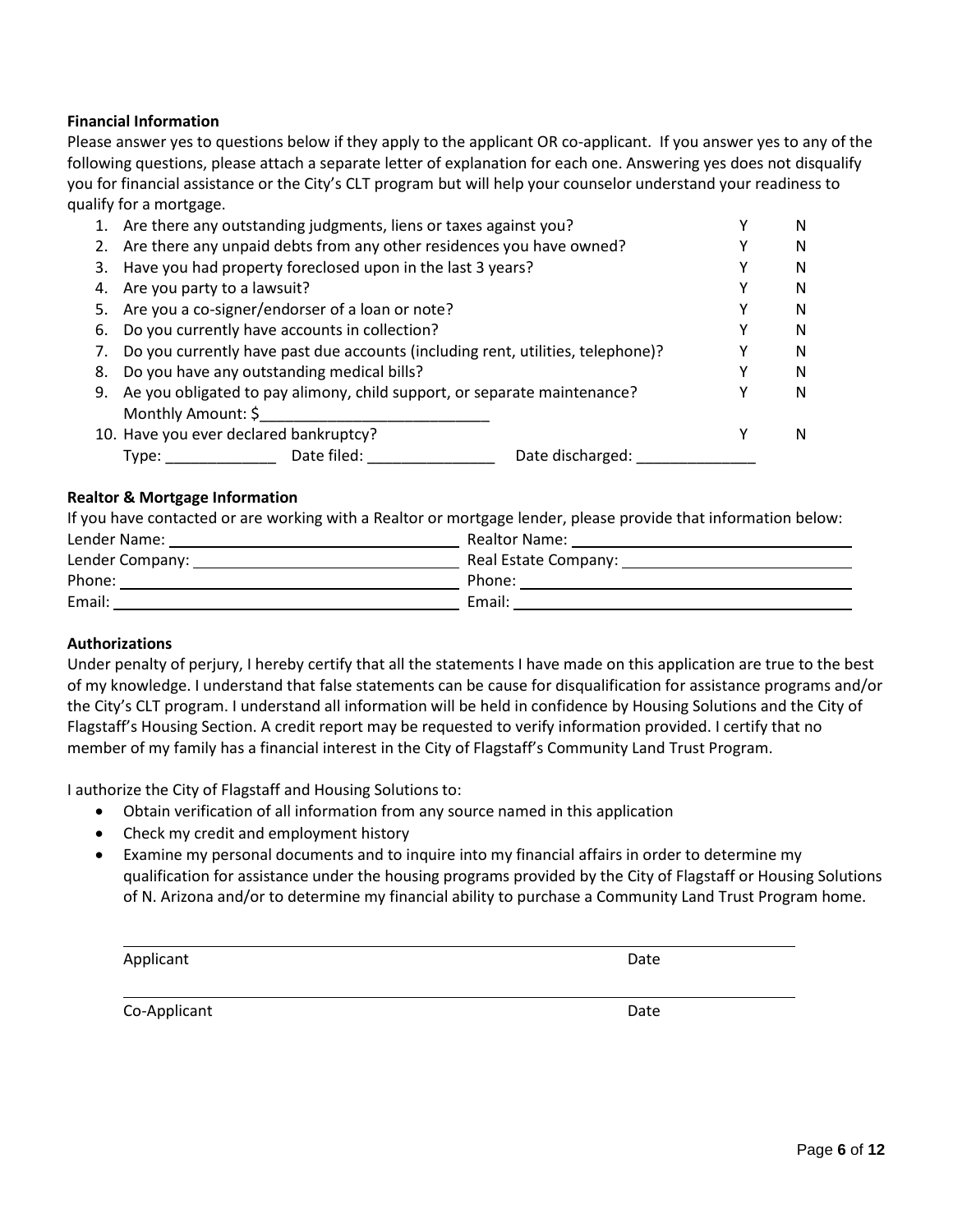# **Housing Solutions of NAZ Housing Counseling Disclosure Form**

I (We), \_\_\_\_\_\_\_\_\_\_\_\_\_\_\_\_\_\_\_\_\_\_\_\_\_\_\_\_\_, understand that Housing Solutions of N. Arizona, Inc., a private nonprofit organization located in Flagstaff, AZ, provides the following services in order to meet its mission to increase access to safe, decent and affordable housing:

1. Workshops, including pre-purchase and post-purchase workshops. These may be offered online.

- 2. One-on-one housing counseling to help households understand their home options and overcome any barriers to affordable housing. This includes foreclosure mitigation counseling.
- 3. Financial assistance for down payment and/or closing costs through ongoing programs to income-eligible households, according to the guidelines of the funding sources.
- 4. Development of homes, which are sold and/or rented to low- and moderate-income households. Eligibility to purchase or rent a home developed/built by HSNA is determined by the funding sources and/or the HSNA Board of Directors.

I understand that housing education and counseling services are available to all individuals and households regardless of income and the family's interest in or ability to purchase or rent a home through HSNA. These services are independent of other HSNA programs and, while I may become aware of homes sold or rented by HSNA or financial assistance programs, I am under no obligation to purchase one of these units or participate in financial assistance programs.

HSNA has subsidiary organizations which may provide me with services. Specifically, we own AHC Construction, LLC and Lending Solutions, LLC. Housing counseling clients are not obligated to receive, purchase or utilize any other services offered by HSNA, or its exclusive partners, in order to receive housing counseling services. The counseling services, lending products, affordable housing and other forms of assistance that may be offered by HSNA, its subsidiaries, affiliates, directors, officers, employees or agents may also be offered by other providers and you are under no obligation to accept Affiliate Services. HSNA, Inc. has a financial affiliation with the City of Flagstaff, the State of Arizona, Coconino County and various financial institutions including National Bank of Arizona, Sunwest Bank, BBVA Compass and Wells Fargo.

#### **HSNA strives to accommodate all clients and their needs. To contact our office through a relay service for the hearing impaired, please dial 711. If you need special accommodations, please let us know.**

#### **Authorization for Release of Confidential Information**

I understand that it may be necessary for Housing Solution of Northern Arizona, Inc. (HSNA) and its authorized agents to obtain information from other agencies and entities in order to make me eligible for the services I have requested from HSNA.

Accordingly, I authorize and request any public, governmental, or private institution and its authorized agents, including, but not limited to:

| Other social service agencies | Employers                  |
|-------------------------------|----------------------------|
| Utility companies             | Hospitals                  |
| Credit bureaus                | Landlords and their agents |
| Advocacy agencies             | Military personnel         |

To furnish to HSNA, Inc. or its authorized agents any and all information which it may request in the form of oral or written reports, opinions, findings, personnel and employment records, military records, credit reports, states of charges or otherwise, or rental records, regarding any incident about which you may have knowledge, information or access, or about which you may have rendered services or consultation.

I also understand that it may be necessary for HSNA, Inc. or its authorized *agents to release information obtained from or authorized sources to HUD* and/or other assistance programs in order to obtain housing counseling through HSNA, Inc. and the various assistance programs which it administers.

Though I hereby waive any privilege I have to this information to HSNA, Inc., you are further requested to disclose no information to any other person without written authority from me (pursuant to privilege and confidential community statutes).

A photo static, fax, scanned copy or other chemical reproduction of this authorization shall serve in its stead.

Applicant Date

Co-Applicant Date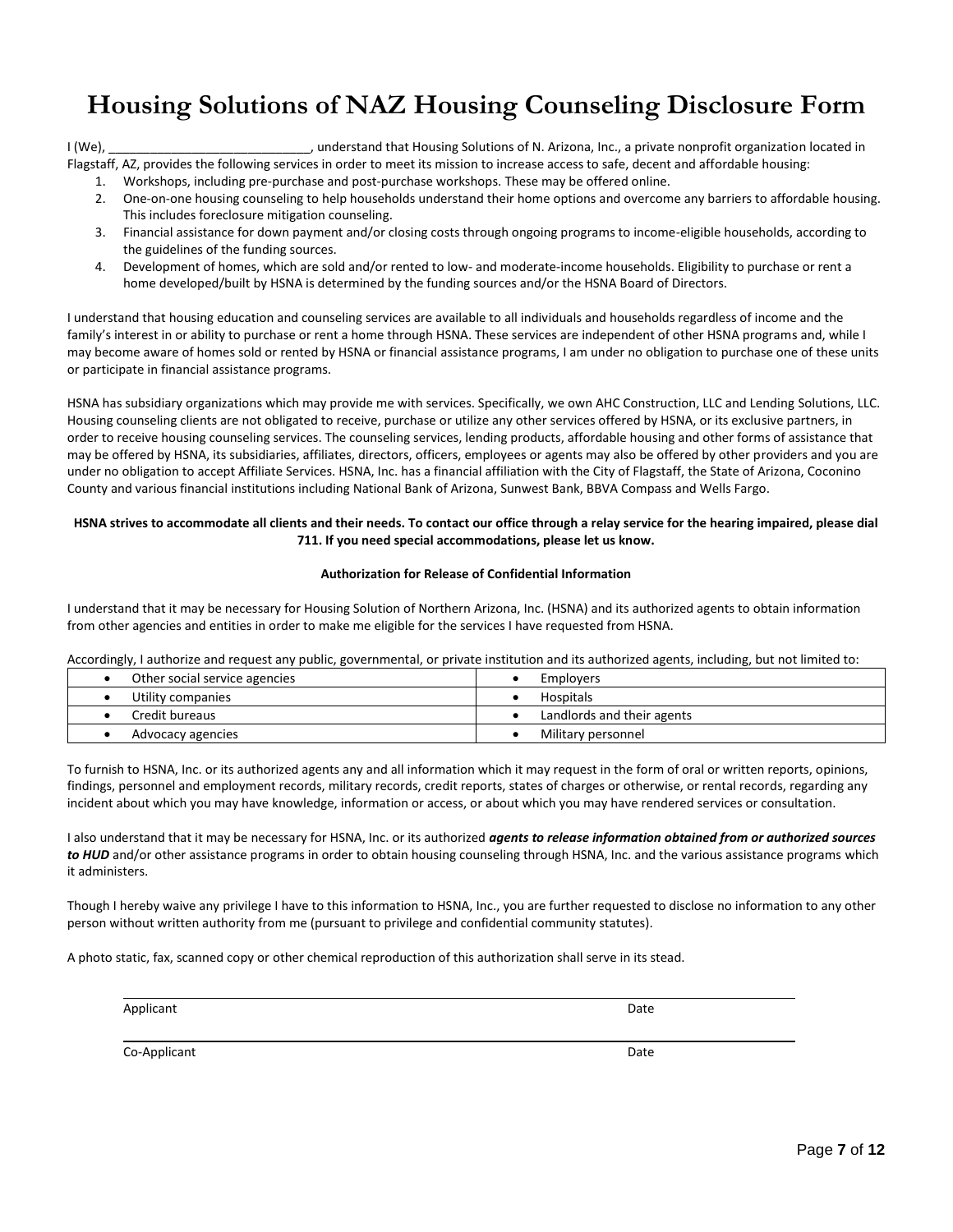## **Household Budget Form**

(2 pages – required to be completed)

| <b>Monthly Expenses</b>                          | <b>Applicant</b>        | <b>Co-Applicant</b> | <b>Other Adult</b> |  |
|--------------------------------------------------|-------------------------|---------------------|--------------------|--|
|                                                  | <b>Fixed Expenses</b>   |                     |                    |  |
| <b>Housing</b>                                   |                         |                     |                    |  |
| Mortgage(s)/Rent                                 |                         |                     |                    |  |
| <b>HOA</b>                                       |                         |                     |                    |  |
| Gas                                              |                         |                     |                    |  |
| <b>Electricity</b>                               |                         |                     |                    |  |
| <b>Telephone: Land Line</b>                      |                         |                     |                    |  |
| <b>Telephone: Cell</b>                           |                         |                     |                    |  |
| Other:                                           |                         |                     |                    |  |
| Transportation                                   |                         |                     |                    |  |
| Gas                                              |                         |                     |                    |  |
| <b>Car Payment</b>                               |                         |                     |                    |  |
| <b>Public Transportation or Taxi</b>             |                         |                     |                    |  |
| <b>Parking and Tolls</b>                         |                         |                     |                    |  |
| Other:                                           |                         |                     |                    |  |
| Insurance                                        |                         |                     |                    |  |
| Health (medical & dental, if not payroll deduct) |                         |                     |                    |  |
| Life                                             |                         |                     |                    |  |
| <b>Disability</b>                                |                         |                     |                    |  |
| Other:                                           |                         |                     |                    |  |
| <b>Childcare</b>                                 |                         |                     |                    |  |
| <b>Childcare or Babysitters</b>                  |                         |                     |                    |  |
| <b>Child Support or Alimony</b>                  |                         |                     |                    |  |
| <b>Fixed Expenses Sub-Total</b>                  |                         |                     |                    |  |
|                                                  |                         |                     |                    |  |
|                                                  | Periodic Fixed Expenses |                     |                    |  |
| <b>Housing</b>                                   |                         |                     |                    |  |
| Homeowners Insurance (if not in mortgage)        |                         |                     |                    |  |
| Taxes (if not in mortgage payment)               |                         |                     |                    |  |
| <b>Water or Sewage</b>                           |                         |                     |                    |  |
| <b>Trash Service</b>                             |                         |                     |                    |  |

| Other:                                        |  |  |
|-----------------------------------------------|--|--|
| <b>Transportation</b>                         |  |  |
| <b>Car Insurance</b>                          |  |  |
| <b>Car Inspection</b>                         |  |  |
| <b>Car Repairs and Maintenance</b>            |  |  |
| <b>License Plates &amp; Registration Fees</b> |  |  |
| Other:                                        |  |  |
| Periodic Fixed Expenses Sub-Total             |  |  |

|                                   | <b>Flexible Expenses</b> |  |  |  |
|-----------------------------------|--------------------------|--|--|--|
| Food                              |                          |  |  |  |
| <b>Groceries</b>                  |                          |  |  |  |
| <b>School Lunches</b>             |                          |  |  |  |
| Work-Related (lunches and snacks) |                          |  |  |  |
| Other:                            |                          |  |  |  |
| <b>Housing</b>                    |                          |  |  |  |
| <b>Home Maintenance</b>           |                          |  |  |  |
| <b>Furnishings</b>                |                          |  |  |  |
| <b>Cleaning Supplies</b>          |                          |  |  |  |
| <b>Lawn Care</b>                  |                          |  |  |  |
| Other:                            |                          |  |  |  |
| <b>Medical</b>                    |                          |  |  |  |
| <b>Doctor</b>                     |                          |  |  |  |
| <b>Dentist</b>                    |                          |  |  |  |
| <b>Prescriptions</b>              |                          |  |  |  |
| Other:                            |                          |  |  |  |
| <b>Savings</b>                    |                          |  |  |  |
| <b>Savings Account</b>            |                          |  |  |  |
| <b>College Funds</b>              |                          |  |  |  |
| <b>Emergency Fund</b>             |                          |  |  |  |
| <b>Monthly Expenses</b>           |                          |  |  |  |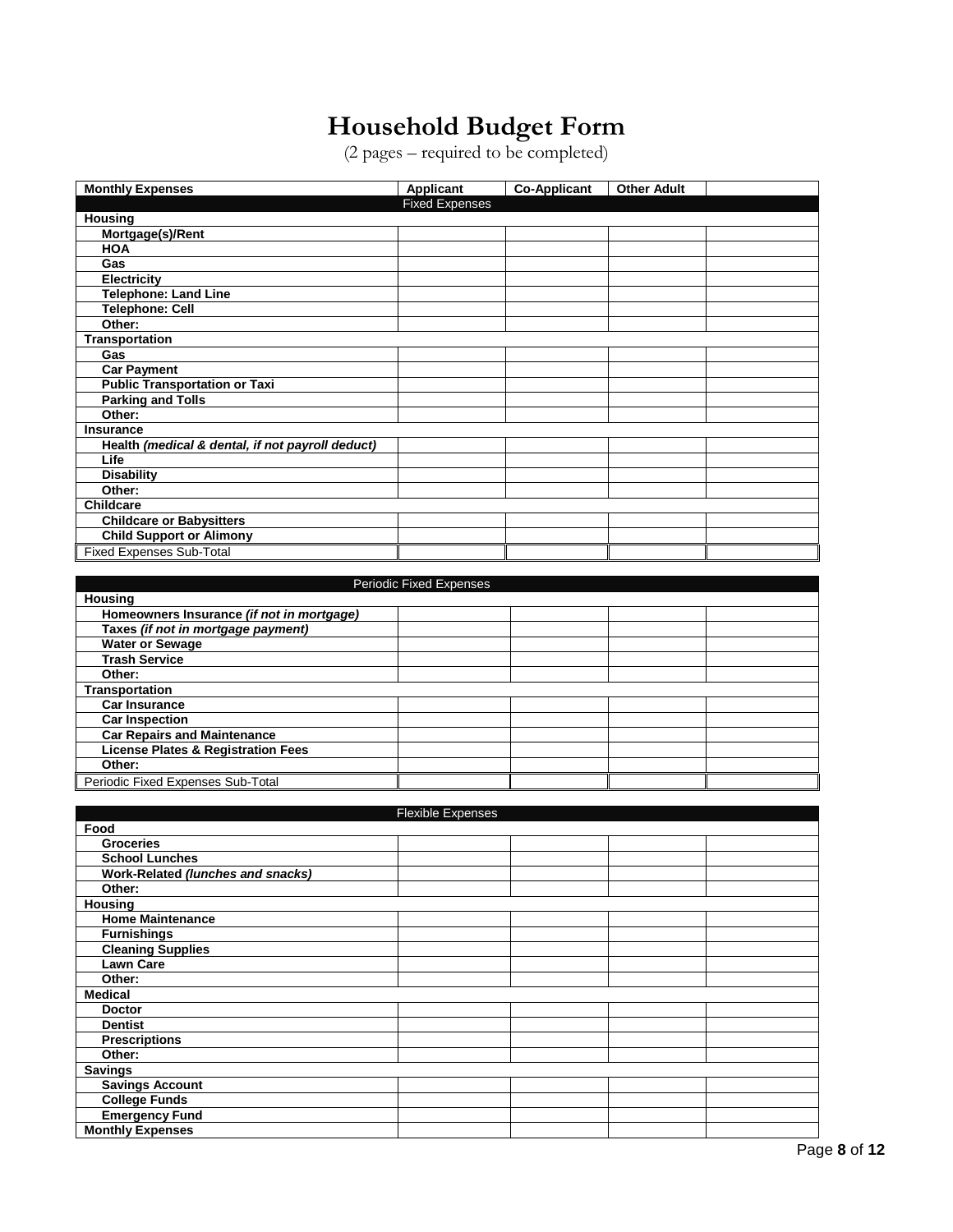| Flexible Expenses (Continued)                 |               |  |  |  |
|-----------------------------------------------|---------------|--|--|--|
| Clothing                                      |               |  |  |  |
| <b>Clothing</b>                               |               |  |  |  |
| <b>Laundry and Dry Cleaning</b>               |               |  |  |  |
| <b>Education</b>                              |               |  |  |  |
| <b>Tuition</b>                                |               |  |  |  |
| <b>Books, Papers and Supplies</b>             |               |  |  |  |
| <b>Newspapers and Magazines</b>               |               |  |  |  |
| Lessons (sports, dance, music)                |               |  |  |  |
| Other:                                        |               |  |  |  |
| <b>Donations</b>                              |               |  |  |  |
| <b>Religious or Charity</b>                   |               |  |  |  |
| Other (if not payroll deducted):              |               |  |  |  |
| Gifts                                         |               |  |  |  |
| <b>Birthday</b>                               |               |  |  |  |
| <b>Major Holidays</b>                         |               |  |  |  |
| Personal                                      |               |  |  |  |
| <b>Barber or Beauty Shop</b>                  |               |  |  |  |
| <b>Toiletries</b>                             |               |  |  |  |
| <b>Children's Allowances</b>                  |               |  |  |  |
| Tobacco, Beer, Wine, Liquor                   |               |  |  |  |
| Other:                                        |               |  |  |  |
| <b>Entertainment</b>                          |               |  |  |  |
| Movies, Sporting, Events, Concerts, Theater,  |               |  |  |  |
| etc.                                          |               |  |  |  |
| <b>Video Rentals</b>                          |               |  |  |  |
| <b>Internet Service</b>                       |               |  |  |  |
| <b>Cable/Satellite TV</b>                     |               |  |  |  |
| <b>Restaurants and Take-Out Meals</b>         |               |  |  |  |
| <b>Gambling or Lottery Tickets</b>            |               |  |  |  |
| <b>Fitness or Social Clubs</b>                |               |  |  |  |
| <b>Vacations/Trips</b>                        |               |  |  |  |
| <b>Hobbies or Crafts</b>                      |               |  |  |  |
| Other:                                        |               |  |  |  |
| <b>Miscellaneous</b>                          |               |  |  |  |
| Checking Account Fees, Money Order Fees, etc. |               |  |  |  |
| <b>Pet Care or Supplies</b>                   |               |  |  |  |
| Postage                                       |               |  |  |  |
| <b>Pictures and Photo Processing</b>          |               |  |  |  |
| Other                                         |               |  |  |  |
| Flexible Expenses Sub-Total                   |               |  |  |  |
|                                               |               |  |  |  |
|                                               | Monthly Dahte |  |  |  |

|                                      | <b>Monthly Debts</b> |  |  |
|--------------------------------------|----------------------|--|--|
| <b>Credit Card (monthly minimum)</b> |                      |  |  |
| <b>Credit Card (monthly minimum)</b> |                      |  |  |
| Credit Card (monthly minimum)        |                      |  |  |
| Credit Card (monthly minimum)        |                      |  |  |
| <b>Student Loans</b>                 |                      |  |  |
| <b>Medical Bills</b>                 |                      |  |  |
| <b>Personal Loans</b>                |                      |  |  |
| Payday Loan(s)                       |                      |  |  |
| <b>Rent to Own Contract</b>          |                      |  |  |
| <b>Income Tax Payment Plan</b>       |                      |  |  |
| Other:                               |                      |  |  |
| Monthly Debts Sub-Total              |                      |  |  |

| Discretionary Income                       |  |  |  |  |
|--------------------------------------------|--|--|--|--|
| <b>Total Monthly Expenses</b>              |  |  |  |  |
| <b>Subtract Total Net Income</b>           |  |  |  |  |
| Equals:                                    |  |  |  |  |
| Discretionary Income or Additional Savings |  |  |  |  |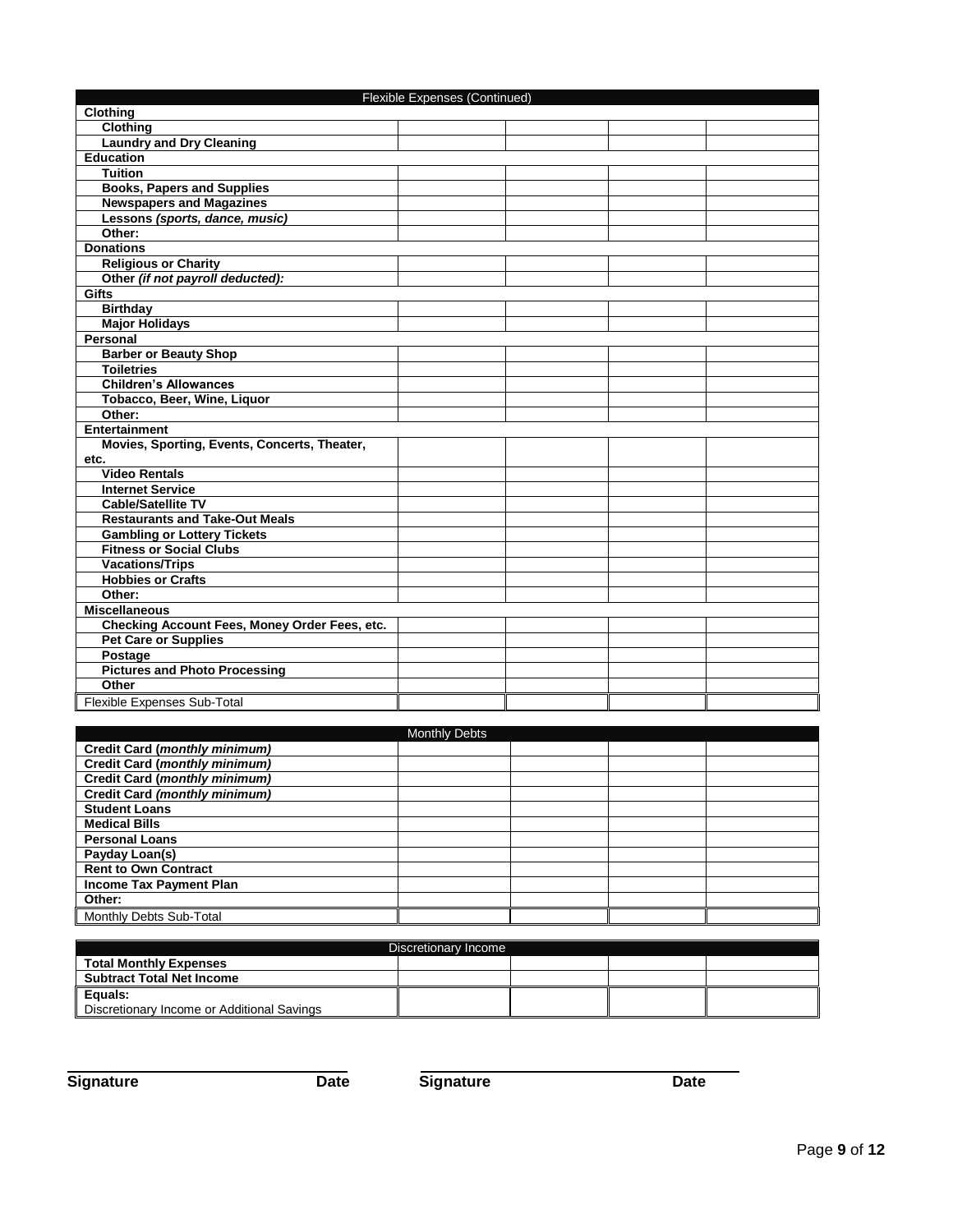

## **Credit Report Authorization and Privacy Disclosure Form**

I hereby authorize and instruct Housing Solutions of Northern Arizona, Inc. to obtain and review my credit report. I understand and agree that Housing Solutions of Northern Arizona, Inc. intends to use the credit report for the purpose of evaluating my financial readiness to engage in counseling activities.

My signature below also authorizes the release to credit reporting agencies of financial or other information that I have supplied to Housing Solutions of Northern Arizona, Inc. in connection with such evaluation.

Authorization is further granted to the credit reporting agency to use a copy of this form to obtain any information the credit reporting agency deems necessary to complete my credit report.

In addition, in connection with determining my ability to obtain a loan, I hereby

 $\Box$  authorize

 $\Box$  do not authorize

Housing Solutions of Northern Arizona, Inc. to share with potential mortgage lenders and/or counseling agencies my credit report and any information that I have provided, including any computations and assessments that have been produced based upon such information. These lenders may contact me to discuss loans for which I may be eligible, and these counseling agencies may contact me to discuss counseling services.

I understand that I may revoke my consent to these disclosures by notifying Housing Solutions of Northern Arizona, Inc. in writing.

\_\_\_\_\_\_\_\_\_\_\_\_\_\_\_\_\_\_\_\_\_\_\_\_\_\_ \_\_\_\_\_\_\_\_\_\_\_\_\_\_\_\_\_\_\_\_\_\_\_\_\_\_

\_\_\_\_\_\_\_\_\_\_\_\_\_\_\_\_\_\_\_\_\_\_\_\_\_\_ \_\_\_\_\_\_\_\_\_\_\_\_\_\_\_\_\_\_\_\_\_\_\_\_\_\_

\_\_\_\_\_\_\_\_\_\_\_\_\_\_\_\_\_\_\_\_\_\_\_\_\_\_ \_\_\_\_\_\_\_\_\_\_\_\_\_\_\_\_\_\_\_\_\_\_\_\_\_\_

\_\_\_\_\_\_\_\_\_\_\_\_\_\_\_\_\_\_\_\_\_\_\_\_\_\_ \_\_\_\_\_\_\_\_\_\_\_\_\_\_\_\_\_\_\_\_\_\_\_\_\_\_

\_\_\_\_\_\_\_\_\_\_\_\_\_\_\_\_\_\_\_\_\_\_\_\_\_\_ \_\_\_\_\_\_\_\_\_\_\_\_\_\_\_\_\_\_\_\_\_\_\_\_\_\_\_

Client's Name (Print) Client's Name (Print)

Client's Signature Client's Signature

Social Security Number **Social Security Number** Social Security Number

Address Address Address Address Address Address Address Address Address Address A

City, State, Zip City, State, Zip

\_\_\_\_\_\_\_\_\_\_\_\_\_\_\_\_\_\_\_\_\_\_\_\_\_\_ \_\_\_\_\_\_\_\_\_\_\_\_\_\_\_\_\_\_\_\_\_\_\_\_\_\_

Date **Date** Date **Date** Date **Date** Date **Date**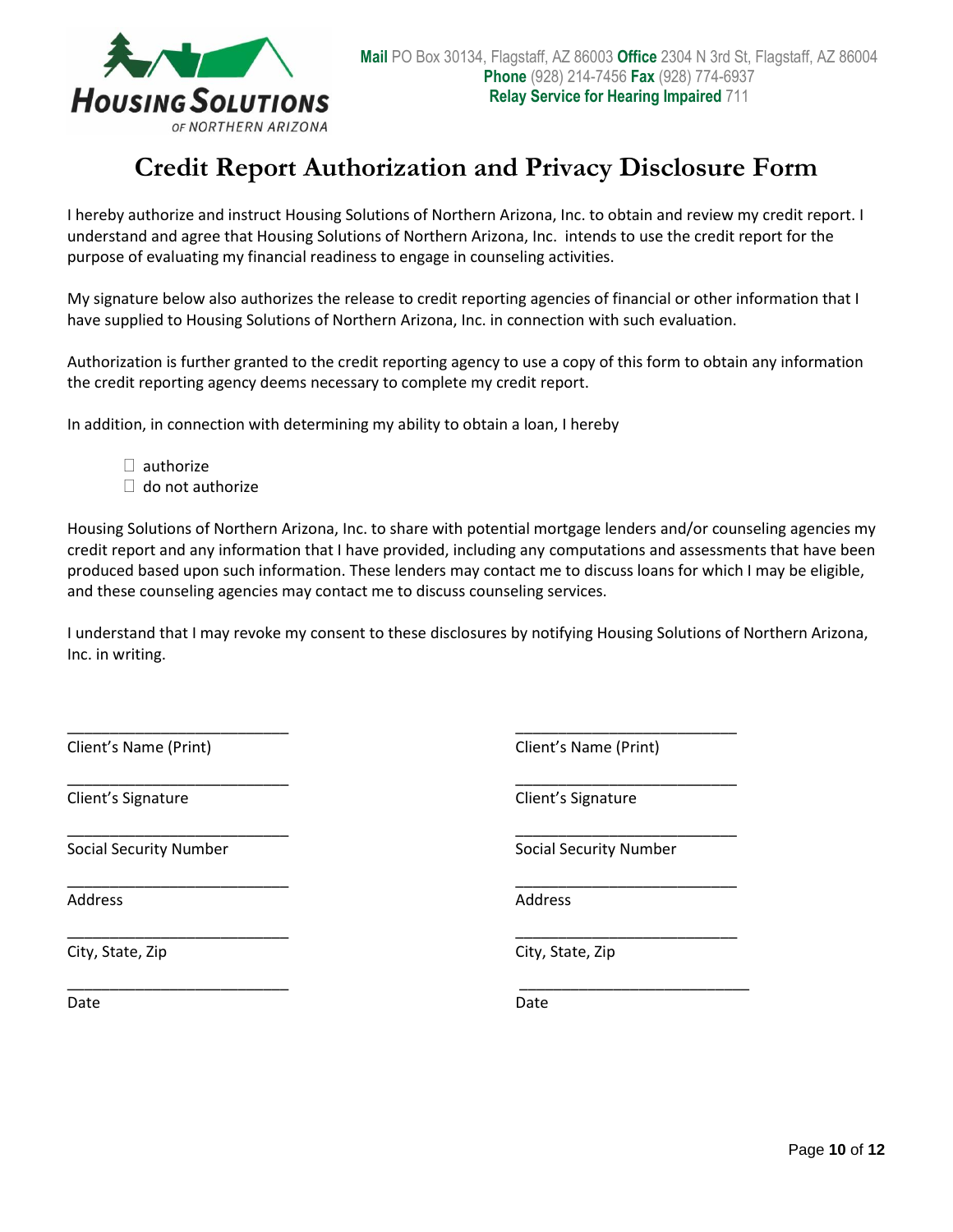Complete remaining documents ONLY if you are applying for the City of Flagstaff's Community Land Trust Program.

## **CITY OF FLAGSTAFF Community Land Trust Program Declaration of Income**

Print Full Name:

City of Flagstaff funding sources require you to report all income and assets (including property), currently being received, or that you know you will be receiving within the next 12 months, by all person, related or unrelated, who are living in, or temporarily absent from, your household. Exception: if you are currently living at home with parents and intend to move out of their home into one of your own, their income information does not need to be included.

Do you or other household members have, or anticipate having, any of the following:

YES NO Employment: Full-time Part-time (this includes temporary service) \_\_\_\_ \_\_\_\_ Self-employed, includes odd jobs and babysitting \_\_\_\_ \_\_\_\_\_ Unemployment benefits Disability compensation (Workmen's Comp, State, etc.) \_\_ \_\_\_\_ T.A.N.F. (Temporary Assistance for Needy Families) \_\_\_\_ \_\_\_\_ Food Stamps \_\_\_ \_\_\_\_\_ D.E.S. Child Support Payments (pass-thru) \_\_\_\_ \_\_\_\_ Child Support, Alimony, Spousal Maintenance \_ \_\_\_\_\_ Foster Child Support or Adoption Support Payments \_\_\_\_ \_\_\_\_ General Assistance (G.A.) Social Security (SSI or SSDI) **LETT LETT** Veteran Benefits, Disability or Pension Pensions, Retirement Benefits or Annuities <sub>\_\_\_</sub> \_\_\_\_\_ Checking Accounts (bank, credit union or other financial institutions) Savings Accounts (bank, credit union or other financial institutions) \_\_\_ \_\_\_\_\_ Other Assets: 401K, IRA, mutual funds, stocks, bonds, certificates of deposit, notes, etc. Military Pay and/or Allowances **\_\_\_\_\_** \_\_\_\_\_\_\_ College Grants, Scholarships, Stipends or Work Study Government Funded Programs (WIN, CETA, VISTA, etc.) Real Estate or Income from Property and/or Business Monetary gifts from any source (trust fund, annual or sustained gifting, etc.) Have you disposed of (sold) any assets in the last two years? Do you have any other income or assets not listed above? If yes explain below:

Identify below any special modifications required for the accommodation of physical challenges.

\_\_\_\_\_\_\_\_\_\_\_\_\_\_\_\_\_\_\_\_\_\_\_\_\_\_\_\_\_\_\_\_\_\_\_\_\_\_\_\_\_\_\_\_\_\_\_\_\_\_\_\_\_\_\_\_\_\_\_\_\_\_\_\_\_\_\_\_\_\_\_\_\_\_\_\_\_\_\_\_\_\_\_\_\_\_\_\_\_\_\_\_\_  $\Box$ 

\_\_\_\_\_\_\_\_\_\_\_\_\_\_\_\_\_\_\_\_\_\_\_\_\_\_\_\_\_\_\_\_\_\_\_\_\_\_\_\_\_\_\_\_\_\_\_\_\_\_\_\_\_\_\_\_\_\_\_\_\_\_\_\_\_\_\_\_\_\_\_\_\_\_\_\_\_\_\_\_\_\_\_\_\_\_\_\_\_\_\_\_\_  $\Box$